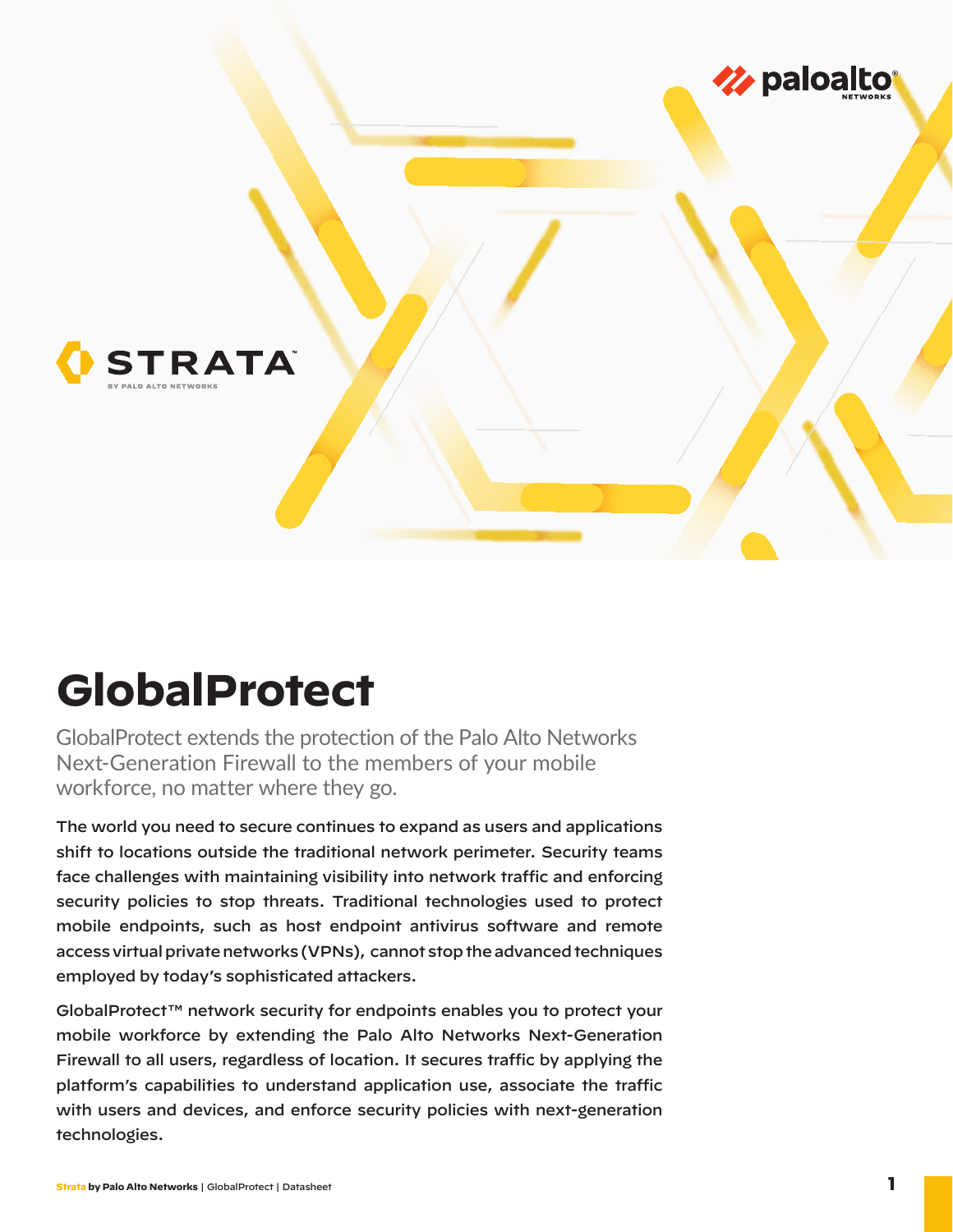

### **Key Usage Scenarios and Benefits**

#### **Remote Access VPN**

• Provides secure access to internal and cloud-based business applications.

#### **Advanced Threat Prevention**

- Secures internet traffic.
- Stops threats from reaching the endpoint.
- Protects against phishing and credential theft.
- Quarantines compromised devices by leveraging immutable characteristics.

#### **URL Filtering**

- Enforces acceptable use policies.
- Filters access to malicious domains and adult content.
- Prevents the use of avoidance and evasion tools.
- Secures access to SaaS applications.
- Controls access and enforces policies for SaaS applications while blocking unsanctioned applications.

### **Extending the Platform Protection Externally**

GlobalProtect safeguards your mobile workforce by inspecting all traffic using your Next-Generation Firewalls deployed as internet gateways, whether at the perimeter, in the Demilitarized Zone (DMZ), or in the cloud. Laptops, smartphones, and tablets with the GlobalProtect app automatically establish a secure IPsec/SSL VPN connection to the Next-Generation Firewall using the best gateway, thus providing full visibility of all network traffic, applications, ports, and protocols. By eliminating the blind spots in mobile workforce traffic, your organization can maintain a consistent view into applications.

### **Implementing Zero Trust in Your Network**

Not all users need access to all assets inside your corporate network. Security teams are adopting Zero Trust principles to segment their networks and enforce precise controls for access to internal resources. GlobalProtect provides the fastest, most authoritative user identification for the platform, enabling you to write precise policies that allow or restrict access based on business need. Furthermore, GlobalProtect provides host information that establishes device compliance criteria associated with security policies. These measures allow you to take preventive steps to secure your internal networks, adopt Zero Trust network controls, and reduce the risk of attack.

When GlobalProtect is deployed in this manner, the internal network gateways may be configured with or without a VPN tunnel.

#### **Bring-Your-Own-Device Policies**

- Supports app-level VPN for user privacy.
- Enables secure, clientless access for partners, business associates, and contractors.
- Supports automated identification of unmanaged devices.
- Supports customized authentication mechanisms for managed and unmanaged devices.

#### **Zero Trust Implementation**

- Delivers reliable user identification.
- Delivers immediate and accurate host information for visibility and policy enforcement.
- Enforces step-up multi-factor authentication to access sensitive resources.

In addition, GlobalProtect enables you to quarantine compromised devices by utilizing an endpoint's immutable characteristics. This will allow administrators to restrict network access as well as prevent the compromised endpoint from infecting other users and devices. Quarantine restrictions can apply whether the compromised device is external or on the internal network.

### **Inspection of Traffic and Enforcement of Security Policies**

GlobalProtect enables security teams to build policies that are consistently enforced whether the user is internal or remote. Security teams can prevent successful cyberattacks by bringing all of the platform's capabilities to bear:

- **• App-ID™** technology identifies application traffic, regardless of port number, and enables organizations to establish policies to manage application usage based on users and devices.
- **• User-ID™** technology identifies users and group memberships for visibility as well as the enforcement of role-based network security policies.
- **• SSL Decryption** inspects and controls applications that are encrypted with SSL/TLS/SSH traffic and stops threats within the encrypted traffic.
- **• WildFire® malware prevention service** automates the analysis of content to identify new, previously unknown, and highly targeted malware by its behavior and generates the threat intelligence to stop it in near-real time.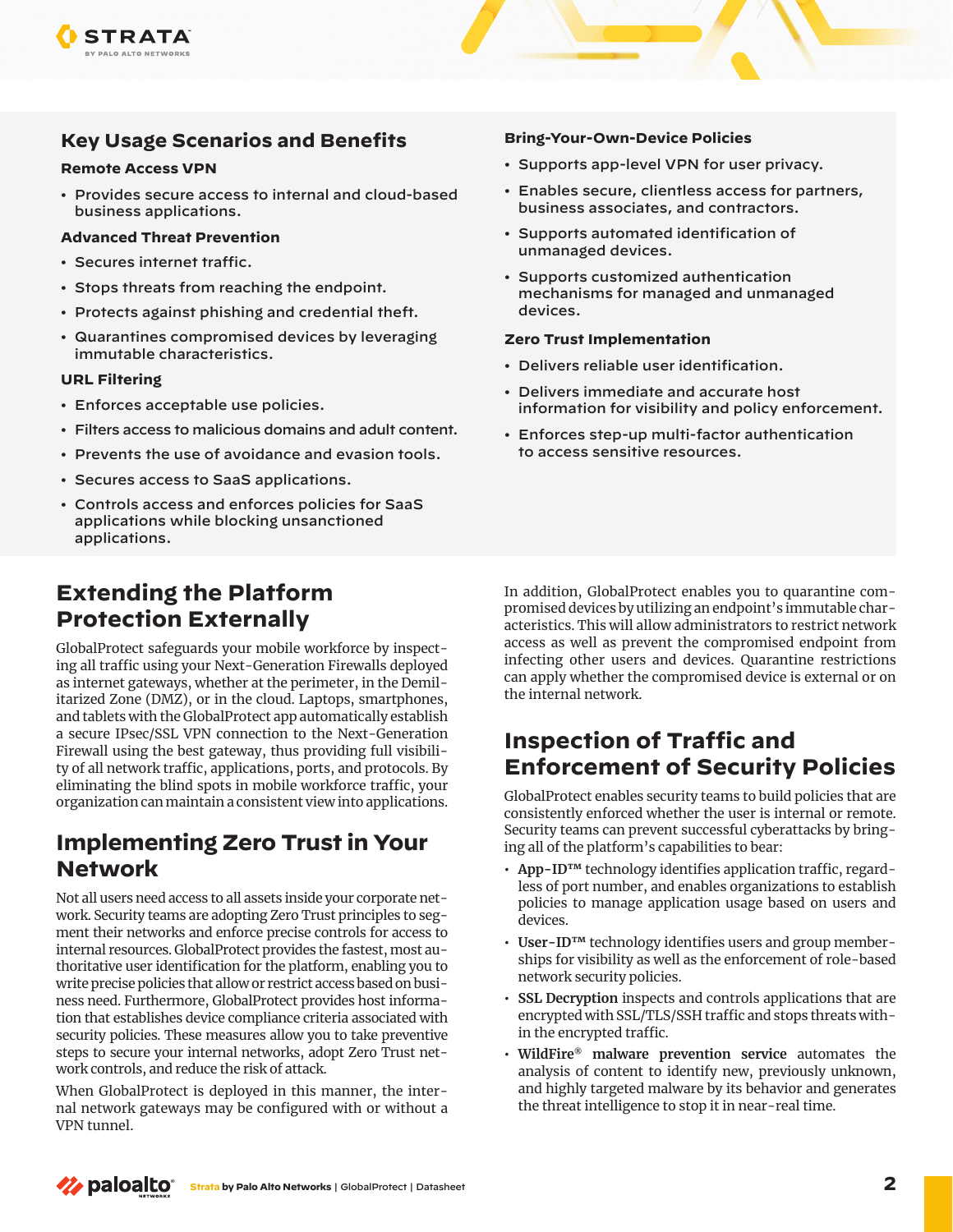

- **• URL Filtering with PAN-DB** categorizes URLs based on their content at the domain, file, and page level, and receives updates from WildFire so that when web content changes, so do categorizations.
- **• File blocking** stops the transfer of unwanted and dangerous files while further scrutinizing allowed files with WildFire.
- **• Data filtering** enables administrators to implement policies that can be used to stop the unauthorized movement of data, such as the transfer of customer information or other confidential content.

### **Secure Access Control**

### **User Authentication**

**STRATA** ALO ALTO NETWORKS

GlobalProtect supports all existing PAN-OS® authentication methods, including Kerberos, RADIUS, LDAP, SAML 2.0, client certificates, biometric sign-in, and a local user database. Once GlobalProtect authenticates the user, it immediately provides the Next-Generation Firewall with a user-to-IPaddress mapping for User-ID.

### **Strong Authentication Options**

GlobalProtect supports a range of third-party multi-factor authentication (MFA) methods, including one-time password tokens, certificates, and smart cards, through RADIUS and SAML integration.

These options help organizations strengthen the proof of identity for access to internal data center or software-as-aservice (SaaS) applications.

GlobalProtect has options to make strong authentication even easier to use and deploy:

- **Cookie-based authentication:** After authentication, you may choose to use an encrypted cookie for subsequent access to a portal or gateway for the lifetime of that cookie.
- **Simplified certificate enrollment protocol support:**  GlobalProtect can automate the interaction with an enterprise public key infrastructure (PKI) for managing, issuing, and distributing certificates to GlobalProtect clients.
- **MFA:** Before a user can access an application, he or she can be required to present an additional form of authentication.

#### **Host Information Profile**

GlobalProtect checks the endpoint to get an inventory of how it's configured and builds a host information profile (HIP) that's shared with the Next-Generation Firewall. The Next-Generation Firewall uses the HIP to enforce application policies that only permit access when the endpoint is properly configured and secured. These principles help enforce compliance with policies that govern the amount of access a given user should have with a particular device.

HIP policies can be based on a number of attributes, including:

• Managed/Unmanaged device identification

- Machine certificates present on device
- Device information received from mobile device manager
- Operating system and application patch level
- Host anti-malware version and state
- Host firewall version and state
- Disk encryption configuration
- Data backup product configuration
- Customized host conditions (e.g., registry entries, running software)

### **Control Access to Applications and Data**

Security teams can establish policies based on application, user, content, and host information to maintain granular control over access to a given application. These policies may be associated with specific users or groups defined in a directory to ensure that organizations provide the correct levels of access based on business need. The security team can further establish policies for step-up MFA to provide additional proof of identity before accessing particularly sensitive resources and applications.

### **Enhanced Troubleshooting and Visibility**

GlobalProtect Application Command Center (ACC) widgets, reports, and the new GlobalProtect log provide full visibility into GlobalProtect usage in your deployment. Detailed logging of the connection workflow in stages greatly simplifies troubleshooting of user connection issues. This logging allows administrators to easily identify the stage/event in the connection process where a given user has an issue.

### **Secure and Enabled BYOD**

The effects of bring-your-own-device (BYOD) policies are changing the number of use case permutations that security teams need to support. It is necessary to provide application access to a broader spectrum of employees and contractors using a wide range of mobile devices.

Integration with mobile device management offerings, such as AirWatch® and MobileIron®, can help you deploy GlobalProtect as well as provide additional security measures through the exchange of intelligence and host configuration. Using these in conjunction with GlobalProtect, your organization can maintain visibility and the enforcement of security policy on a per-app basis while maintaining data separation from personal activities to honor the user's expectations of privacy in BYOD scenarios.

GlobalProtect supports clientless SSL VPN for secure access to applications in the data center and the cloud from unmanaged devices. This approach allows customers to enable secure access for third-party users and employees connecting from BYOD devices by providing access to specific applications through a web interface, both without requiring users to install a client and without setting up a VPN tunnel.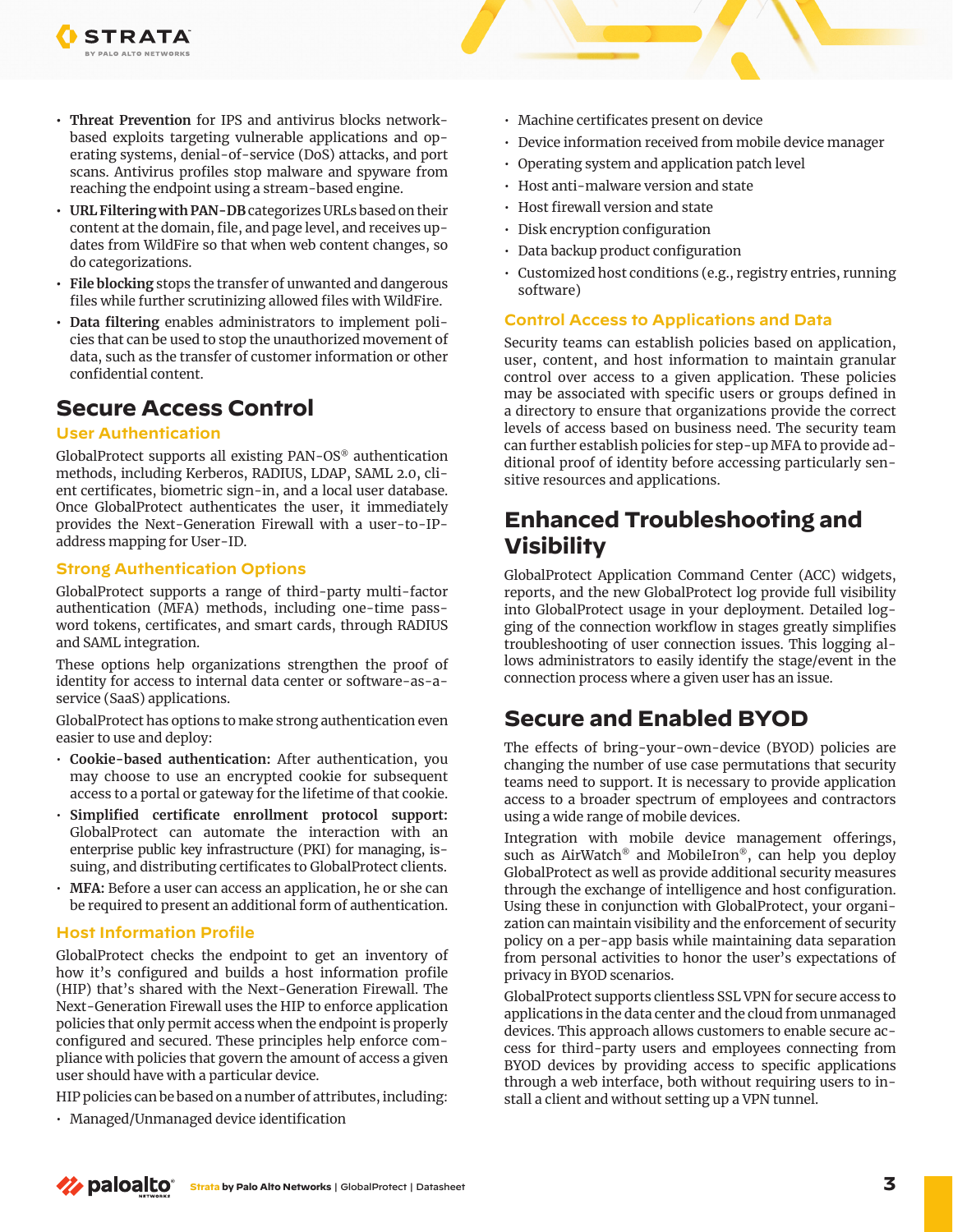

## **Architecture Matters**

The flexible architecture for GlobalProtect provides many capabilities that can help you solve an array of security challenges. At the most basic level, you can use GlobalProtect as a replacement for the traditional VPN gateway, eliminating the complexity and headaches of administering a standalone, third-party VPN gateway.

Options for manual connections and gateway selection enable you to tailor the configuration to support business requirements as needed.

In a more comprehensive deployment for securing traffic, GlobalProtect can be deployed with an always-on VPN connection with a full tunnel, ensuring that protection is always present and transparent to the user experience. Exceptions can be defined for latency-sensitive traffic by application, domain names and routes, or video traffic.

#### **Cloud-Based Gateways**

Workforces shift from one location to another, creating changes in traffic load. This is especially true when considering how companies evolve, whether on a temporary basis (e.g., following a natural disaster) or a permanent one (e.g., when entering new markets).

Prisma™ Access by Palo Alto Networks provides a co-managed option for deploying coverage in the locations organizations need, using your security policies. It can be used in conjunction with your existing firewalls, making your architecture adaptable to changing conditions.

Prisma Access supports auto-scaling, which dynamically allocates new firewalls based on load and demand in a given region.

### **Conclusion**

The Palo Alto Networks Next-Generation Firewall plays a critical role in preventing breaches. Use GlobalProtect to extend the protection of the platform to users wherever they go. By using GlobalProtect, you can get consistent enforcement of security policy so that even when users leave the building, their protection from cyberattacks remains in place.

| <b>Table 1: GlobalProtect Features</b> |                                               |  |
|----------------------------------------|-----------------------------------------------|--|
| <b>Category</b>                        | <b>Specification</b>                          |  |
| <b>VPN Connection</b>                  | <b>IPsec</b>                                  |  |
|                                        | <b>SSL</b>                                    |  |
|                                        | <b>Clientless VPN</b>                         |  |
|                                        | Per-app VPN on Android, iOS                   |  |
| <b>Gateway Selection</b>               | <b>Automatic selection</b>                    |  |
|                                        | <b>Manual selection</b>                       |  |
|                                        | Preferred gateway selection                   |  |
|                                        | External gateway selection by source location |  |
|                                        | Internal gateway selection by source IP       |  |
| <b>Connection Methods</b>              | User logon (always-on)                        |  |
|                                        | On-demand                                     |  |
|                                        | Pre-logon (always-on)                         |  |
|                                        | Pre-logon, then on-demand                     |  |
|                                        | User-initiated pre-logon                      |  |
| <b>Connection Mode</b>                 | Internal mode                                 |  |
|                                        | <b>External mode</b>                          |  |
| <b>Layer 3 Protocols</b>               | IPv4                                          |  |
|                                        | IP <sub>v6</sub>                              |  |
| Single Sign-On                         | SSO (Windows credential provider)             |  |
|                                        | Kerberos SSO                                  |  |
|                                        | SSO for macOS                                 |  |
| <b>Split Tunneling</b>                 | Include routes, domains, applications         |  |
|                                        | Exclude routes, domains, applications         |  |

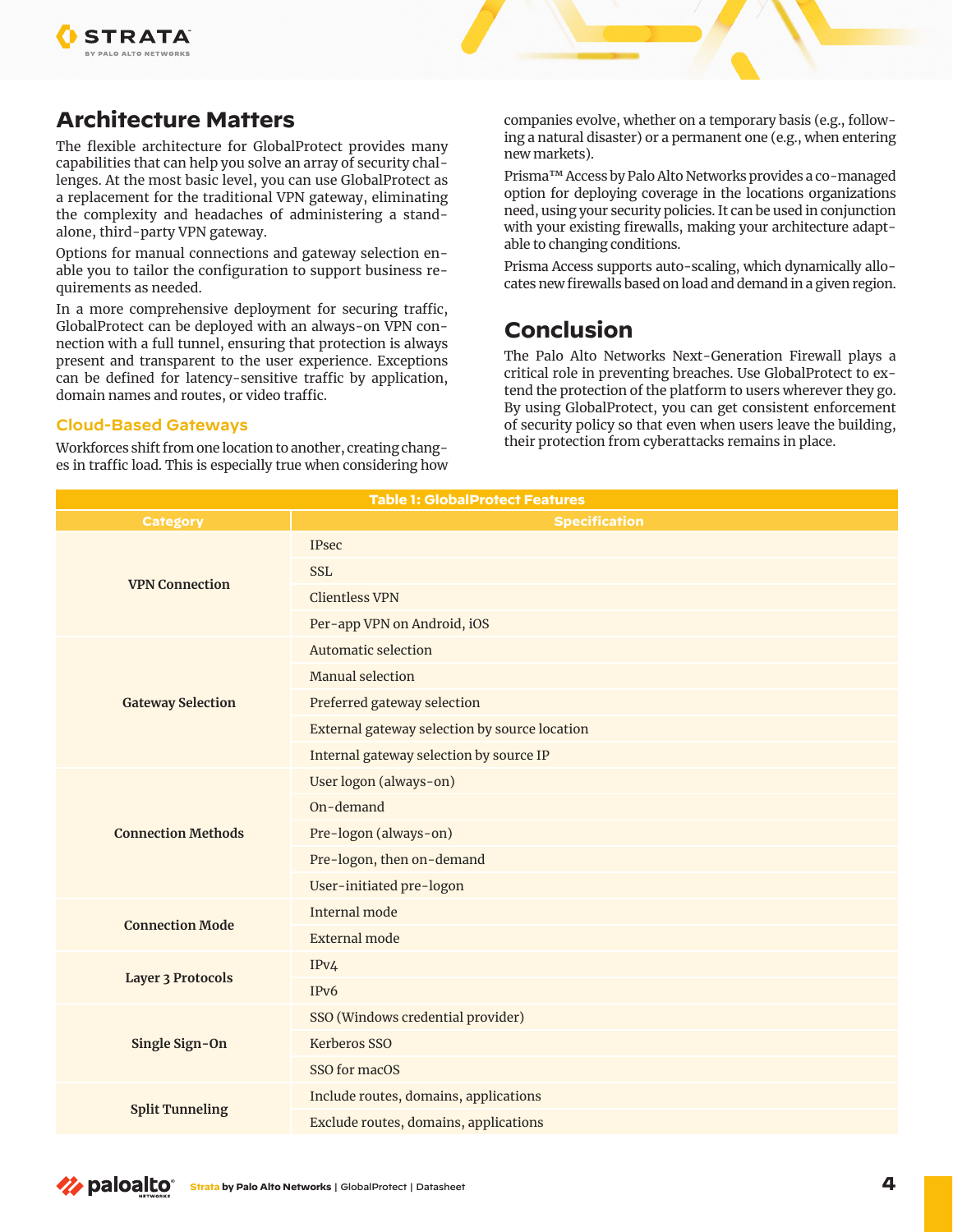

| <b>Table 1: GlobalProtect Features (continued)</b>                    |                                                                               |  |
|-----------------------------------------------------------------------|-------------------------------------------------------------------------------|--|
|                                                                       | <b>SAML 2.0</b>                                                               |  |
| <b>Authentication Methods</b>                                         | <b>LDAP</b>                                                                   |  |
|                                                                       | <b>Client certificates</b>                                                    |  |
|                                                                       | Kerberos                                                                      |  |
|                                                                       | <b>RADIUS</b>                                                                 |  |
|                                                                       | Two-factor authentication                                                     |  |
|                                                                       | Authentication method selection based on operating system or device ownership |  |
| <b>HIP Reporting, Policy</b><br><b>Enforcement, and Notifications</b> | Patch management                                                              |  |
|                                                                       | Host anti-spyware                                                             |  |
|                                                                       | Host anti-malware                                                             |  |
|                                                                       | <b>Host firewall</b>                                                          |  |
|                                                                       | Disk encryption                                                               |  |
|                                                                       | Disk backup                                                                   |  |
|                                                                       | Data loss prevention                                                          |  |
|                                                                       | Customized HIP conditions (e.g., registry entries, running software)          |  |
| <b>Managed Device Identification</b>                                  | By machine certificates                                                       |  |
|                                                                       | By hardware serial number                                                     |  |
| <b>MFA</b>                                                            | At connect time and resource access time                                      |  |
|                                                                       | User-ID                                                                       |  |
|                                                                       | IPsec to SSL VPN fallback                                                     |  |
|                                                                       | Enforce GlobalProtect connection for network access                           |  |
|                                                                       | Tunnel configuration based on user location                                   |  |
|                                                                       | HIP report redistribution                                                     |  |
|                                                                       | Certificate checks in HIP                                                     |  |
|                                                                       | SCEP-based automatic user certificate management                              |  |
|                                                                       | Script actions that run before and after sessions                             |  |
|                                                                       | Dynamic GlobalProtect app customization                                       |  |
|                                                                       | App configuration based on users, groups, and/or operating systems            |  |
| <b>Other Features</b>                                                 | Automatic internal/external detection                                         |  |
|                                                                       | Manual/automatic upgrade of GlobalProtect app                                 |  |
|                                                                       | Certificate selection by OID                                                  |  |
|                                                                       | Blocking of access by lost, stolen, or unknown devices                        |  |
|                                                                       | Smart card support for connection/disconnection                               |  |
|                                                                       | Transparent distribution of trusted root CAs for SSL decryption               |  |
|                                                                       | Disabling of direct access to local networks                                  |  |
|                                                                       | Customizable welcome and help pages                                           |  |
|                                                                       | RDP connection to a remote client                                             |  |
|                                                                       | Operating system-native notifications                                         |  |
|                                                                       | User sign-out restriction                                                     |  |
|                                                                       | Proxy support                                                                 |  |
|                                                                       | <b>Enforcement of GlobalProtect exclusions</b>                                |  |
|                                                                       | Connection with SSL only                                                      |  |
|                                                                       | RSA software token integration                                                |  |
|                                                                       | <b>Device Quarantine</b>                                                      |  |